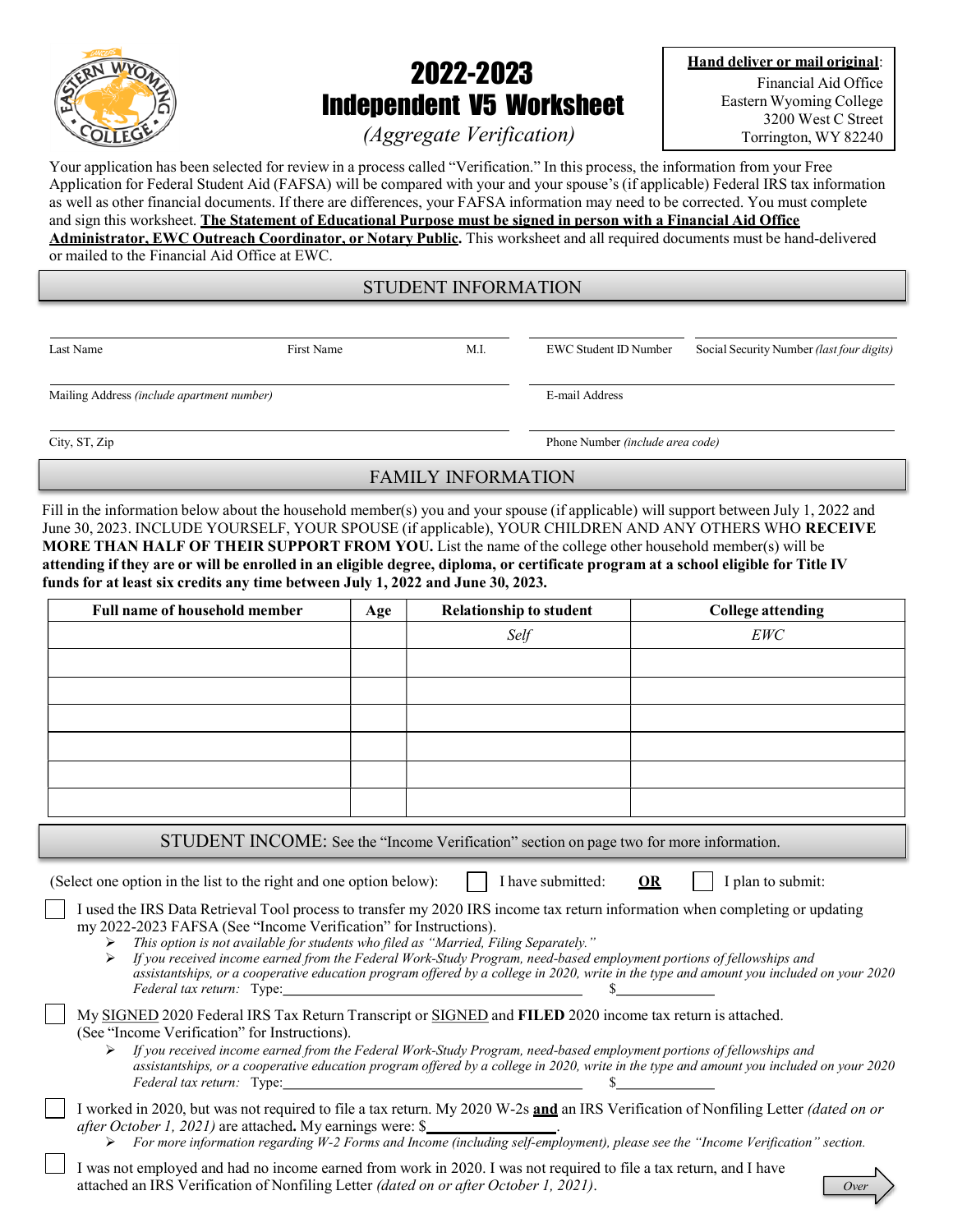| SPOUSE'S INCOME: See the "Income Verification" section below for more information. |  |
|------------------------------------------------------------------------------------|--|
|------------------------------------------------------------------------------------|--|

## ONLY COMPLETE THIS SECTION IF you meet both of the following criteria: A) Selected "Married or Remarried" as your marital status on your FAFSA AND B) Did NOT file a joint tax return. (Select one option in the list to the right and one option below): My spouse...  $\parallel$  has submitted: OR plans to submit: My spouse's SIGNED 2020 Federal IRS Tax Return Transcript or SIGNED and FILED 2020 income tax return is attached. (See "Income Verification" for Instructions).

My spouse worked in 2020, but was not required to file a tax return. My spouse's 2020 W-2s and IRS Verification of Nonfiling Letter are attached. (See "Income Verification" for Instructions). My spouse's earnings were: \$

The Verification of Nonfiling Letter must be dated on or after October 1, 2021.

 $\triangleright$  If your spouse was self-employed (including being paid "under the table"), please see "Income Verification".

My spouse was not employed and had no income earned from work in 2020. My spouse was not required to file a tax return, and has attached an IRS Verification of Nonfiling Letter (dated on or after October 1, 2021). (See "Income Verification").

## INCOME VERIFICATION

#### IRS Data Retrieval Tool (ONLY for 2020 Tax Filers who have an FSA ID):

The easiest way to verify income information for Single, Married Filing Jointly, and Head of Household tax filers is to use the IRS Data Retrieval Tool (DRT) when completing the FAFSA on the Web. To use the DRT, the student must log-in to the FAFSA at StudentAid.gov with his/her FSA ID and select "Make Corrections." If the student was a 2020 tax filer and is attempting to use the DRT, the student will need to update the STUDENT 2020 tax return status, type of return, and filing status. Follow-up questions will determine the student's eligibility to use the DRT. If eligible to use the DRT, a button with the title "Link to IRS" or a hyperlink titled "View options to link to IRS" will be available on the screen. On the IRS website, confirm that the student information is correct, and type in the exact address used to file 2020 taxes. Click "Transfer Now." If the transfer was successful, you will not be able to see/review the data elements, but instead will see data elements labeled as "Transferred from IRS." Please re-sign and re-submit the FAFSA.

#### 2020 SIGNED Federal IRS Tax Return Transcript or SIGNED and FILED income tax return:

To request an IRS Tax Return Transcript, please visit www.irs.gov/individuals/get-transcript to download and print your 2020 transcript immediately, or request the transcript be mailed to your address on record. Be sure to request a Tax Return Transcript, NOT an Account Transcript. The tax filer must sign (handwritten signature only) and date the Tax Return Transcript before submitting the document to EWC. If you cannot get the transcript online, please download Form 4506-T by clicking on the "Transcript types" hyperlink on the IRS Get Transcript website. The tax filer will need to sign (handwritten signature) and date the transcript before submitting the document to EWC. Transcripts can also be requested by calling the IRS Automated Telephone at 1-800-908-9946. If providing a tax return, you must include documentation indicating the return was filed, such as a preparer's name and PTIN on the return, or electronic confirmation of return submission. The return MUST be SIGNED before submitting to EWC. To request a copy of your income tax return from the IRS (if unable to procure one from an accountant or tax filing software), you may complete Form 4506. The tax filer will need to sign (handwritten signature) and date the transcript before submitting the document to EWC.

#### 2020 SIGNED Verification of Nonfiling Letter (ONLY for those who did not file taxes OR for those who were granted an Extension):

To request an IRS Verification of Nonfiling Letter, please visit www.irs.gov/individuals/get-transcript to download and print your 2020 Verification of Nonfiling immediately, or request the letter be mailed to your address on record. The individual whose income is being verified will need to sign (handwritten signature only) and date the Letter before submitting the document to EWC. If you cannot get the letter online, please download Form 4506-T by clicking on "Transcript types" on the IRS Get Transcript website. The individual whose status needs confirmed will need to sign (handwritten signature) and date the letter before submitting. You must check box 7 "Verification of Nonfiling" to request this document.

#### 2020 W-2 Forms and Income Information (Non-Filers)

Please provide a copy of all 2020 W-2 forms from your employer(s). If you do not have or are unable to receive a copy from your employer(s), please request an IRS Wage and Income Transcript at www.irs.gov/individuals/get-transcript. If you were self-employed and do not have W-2s, please submit a statement confirming that you were self-employed; include your name(s), the type/name of your business, and your net income. The individual whose income is being verified will need to sign (handwritten signature) and date the statement. PLEASE NOTE: you may be required to file a tax return even if you had low net earnings. Please refer to the IRS Tax Guide (Page 6, Chapter 1) for self-employment filing criteria.

## UNTAXED INCOME INFORMATION

Fill in the information below as it applies to the student AND your spouse (if applicable). **DO NOT LEAVE ANY ITEM BLANK.** If any item does not apply, enter "N/A" for Not Applicable where a response is requested, or enter \$0 in an area where an amount is requested. ALL AMOUNTS ARE ANNUAL. To determine the correct annual amount for each item: If you paid or received the same dollar amount every month in 2020, multiply that amount by the number of months in 2020 you paid or received it. If you did not pay or receive the same amount each month in 2020, add together the amounts you paid or received each month. If more space is needed for any item, attach a separate page with the student's name, student  $ID \#$ , and appropriate information.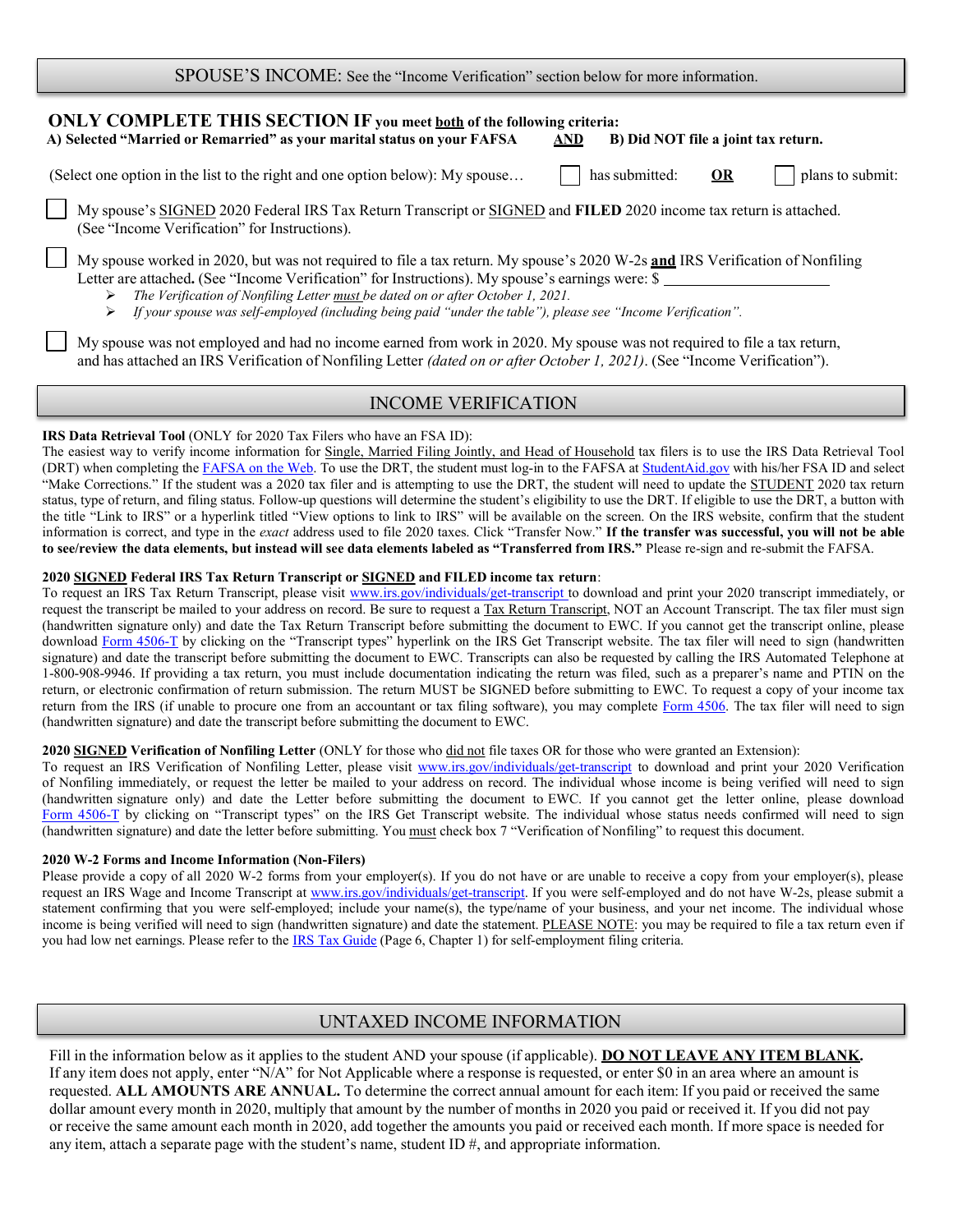#### A. Payments to tax-deferred pension and retirement savings

List any payments (direct or withheld from earnings) to tax-deferred pension and retirement savings plans, including, but not limited to, amounts reported on W-2 forms (Boxes 12a through 12d with codes D, E, F, G, H, and S). Copies of all W-2 forms must be attached. See "Income Verification" on the previous page for more information on requesting/providing W-2 forms and income information.

| Name of person who made payment | Total amount paid in 2020 |
|---------------------------------|---------------------------|
|                                 |                           |
|                                 |                           |
|                                 |                           |

#### B. Child support received

List the amount of any child support RECEIVED in 2020 for any children listed on the first page of this worksheet as a household member.

| Name of adult who received<br>the child support payment | Name of child for whom<br>child support was received | Age of<br>child | Total annual amount of child<br>support received in 2020 |
|---------------------------------------------------------|------------------------------------------------------|-----------------|----------------------------------------------------------|
|                                                         |                                                      |                 |                                                          |
|                                                         |                                                      |                 |                                                          |
|                                                         |                                                      |                 |                                                          |
|                                                         |                                                      |                 |                                                          |

#### C. Housing, food, and other living allowances (these are often paid to members of the military, clergy, and others)

Total cash value that you or your spouse (if applicable) received in 2020. If you or your spouse received free room and board in 2020 for a job that was not awarded as student financial aid, its value must be included in this figure. DO NOT include rent subsidies for low-income housing, the value of on-base military housing or the value of a basic military allowance for housing.

| Name of recipient | Type of benefit received | <b>Total amount of benefit</b><br>received in 2020 |
|-------------------|--------------------------|----------------------------------------------------|
|                   |                          |                                                    |
|                   |                          |                                                    |

#### D. Veterans non-education benefits

List the total amount of veterans non-education benefits received in 2020. Include Disability, Death Pension, Dependency and Indemnity Compensation (DIC), and/or VA Educational Work-Study allowances. DO NOT include federal veterans educational benefits such as: Montgomery GI Bill, Dependents Education Assistance Program, VEAP Benefits, Post-9/11 GI Bill.

| Name of recipient | <b>Type of Veterans</b><br>non-education benefit received | <b>Total amount of benefit</b><br>received in 2020 |
|-------------------|-----------------------------------------------------------|----------------------------------------------------|
|                   |                                                           |                                                    |
|                   |                                                           |                                                    |
|                   |                                                           |                                                    |

#### E. Other untaxed income

List the amount of other untaxed income not reported and not included elsewhere on this form. Include items such as workers' compensation, disability benefits, untaxed portions of health savings accounts from IRS Form 1040 Schedule 1—line 12, Railroad Retirement Benefits, etc. DO NOT include student aid, Earned Income Credit, Additional Child Tax Credit, welfare benefits, untaxed Social Security benefits, Supplemental Security Income (SSI), Workforce Innovation and Opportunity Act educational benefits, on-base housing or military housing allowance, combat pay, benefits from flexible spending arrangements (e.g., cafeteria plans), foreign income exclusion, or credit for federal tax on special fuels.

| Name of recipient | Type of other<br>untaxed income received | Total amount of other untaxed<br>income received in 2020 |
|-------------------|------------------------------------------|----------------------------------------------------------|
|                   |                                          |                                                          |
|                   |                                          |                                                          |
|                   |                                          |                                                          |

#### F. Money received or paid on the student's behalf

List any money received or paid on the student's (and spouse's, if applicable) behalf (e.g., payment of a bill) not reported elsewhere on this form.

| Purpose (e.g., cash, rent, books,<br>cell phone bill, car insurance, etc.) | Source of payment | <b>Total amount</b><br>received in 2020 |
|----------------------------------------------------------------------------|-------------------|-----------------------------------------|
|                                                                            |                   |                                         |
|                                                                            |                   |                                         |
|                                                                            |                   |                                         |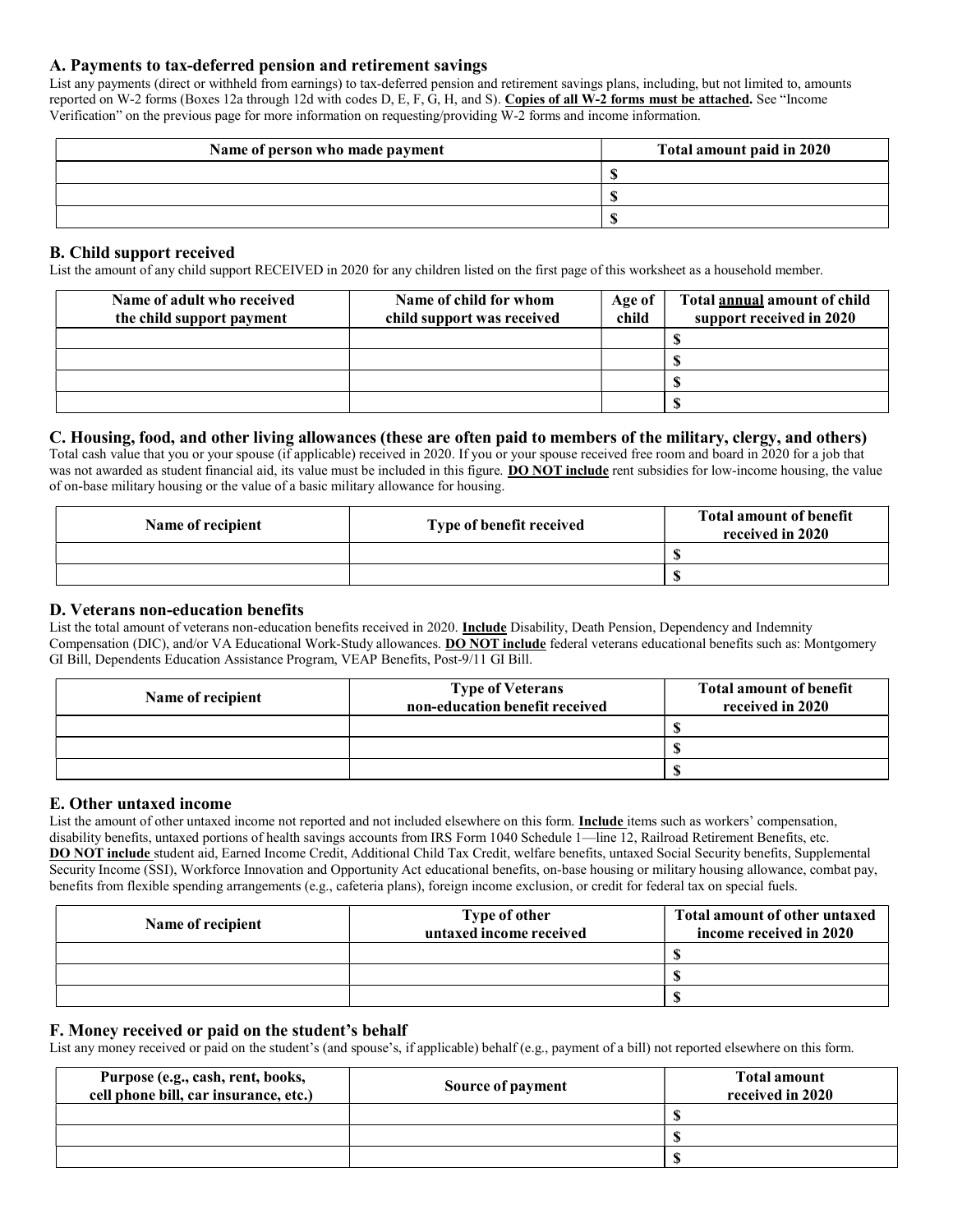#### G. Additional information

So that we may fully understand the student's family's financial situation, please provide the below information about any other resources, benefits, and other amounts received by the student and any members of the student's household. This may include items that were not required to be reported on the FAFSA or other forms submitted to the financial aid office, and include such things as federal veterans education benefits, military housing, low-income housing, SNAP, Medicaid, TANF, WIC, Supplemental Security Income, etc.

| Name of recipient | Type of Benefit (e.g., veterans, military, low-<br>income, Medicaid, WIC, SSI, etc.) | <b>Total amount</b><br>received in 2020 (if known) |
|-------------------|--------------------------------------------------------------------------------------|----------------------------------------------------|
|                   |                                                                                      |                                                    |
|                   |                                                                                      |                                                    |

#### STATEMENT OF SUPPORT

Please explain IN DETAIL how your family supported itself in 2020. Please include whether or not you lived with someone else who helped support you/your family, or received assistance not otherwise listed on this form. Because FAFSA information requires 2020 income information which may not reflect your current situation, please also explain IN DETAIL how your family is supporting itself now, including any changes in employment, benefits, or other income since 2020. You may attach a separate sheet if needed.

### HIGH SCHOOL COMPLETION STATUS

Please provide ONE of the following documents that indicates what your high school completion status will be when you will begin college in 2022-2023. Submit it with this form and any other documentation requested.

- $\Box$  A copy of your high school diploma.
- Your final official high school transcript that shows the date when the diploma was awarded.
	- Your official General Educational Development (GED)\* certificate or transcript.  $\triangleright$  Documentation of the HiSET/TASC or other high school equivalency exam is also acceptable.
- An official academic transcript that indicates you successfully completed at least a two-year program that is acceptable for full credit toward a bachelor's degree.
	- $\triangleright$  Please note: Credits transferred in from previous institutions attended may affect your maximum time frame calculation as defined in EWC's Satisfactory Academic Progress Policy.
- $\Box$  If you were home schooled in Wyoming, a copy of your transcript or the equivalent, signed by a parent or guardian, along with EWC's Completion of Secondary Education Form for Home Schooled Students.
- If you were home schooled in another state and your state requires home schooled students to obtain a secondary school completion credential for home school (other than a high school diploma or its recognized equivalent), a copy of that credential.

If you are unable to obtain any of the forms of documentation listed above, please contact the Financial Aid Office.

#### CERTIFICATIONS AND SIGNATURES

By signing this worksheet, I/we certify that all of the information reported is complete and correct. I/we also acknowledge that I/we have read and agree to comply with all verification policies as stated by EWC in the College Catalog and on the EWC website. Failure to submit information in a timely fashion may result in the application being filed as inactive with no further consideration and no federal aid for the academic year. Student and spouse (if applicable) must sign:

Student's signature Date Spouse's signature Date

WARNING: If you purposely give false or misleading information on this worksheet, you may be fined, sentenced to jail, or both.

MUST COMPLETE ATTACHED FORM—READ DIRECTIONS CAREFULLY